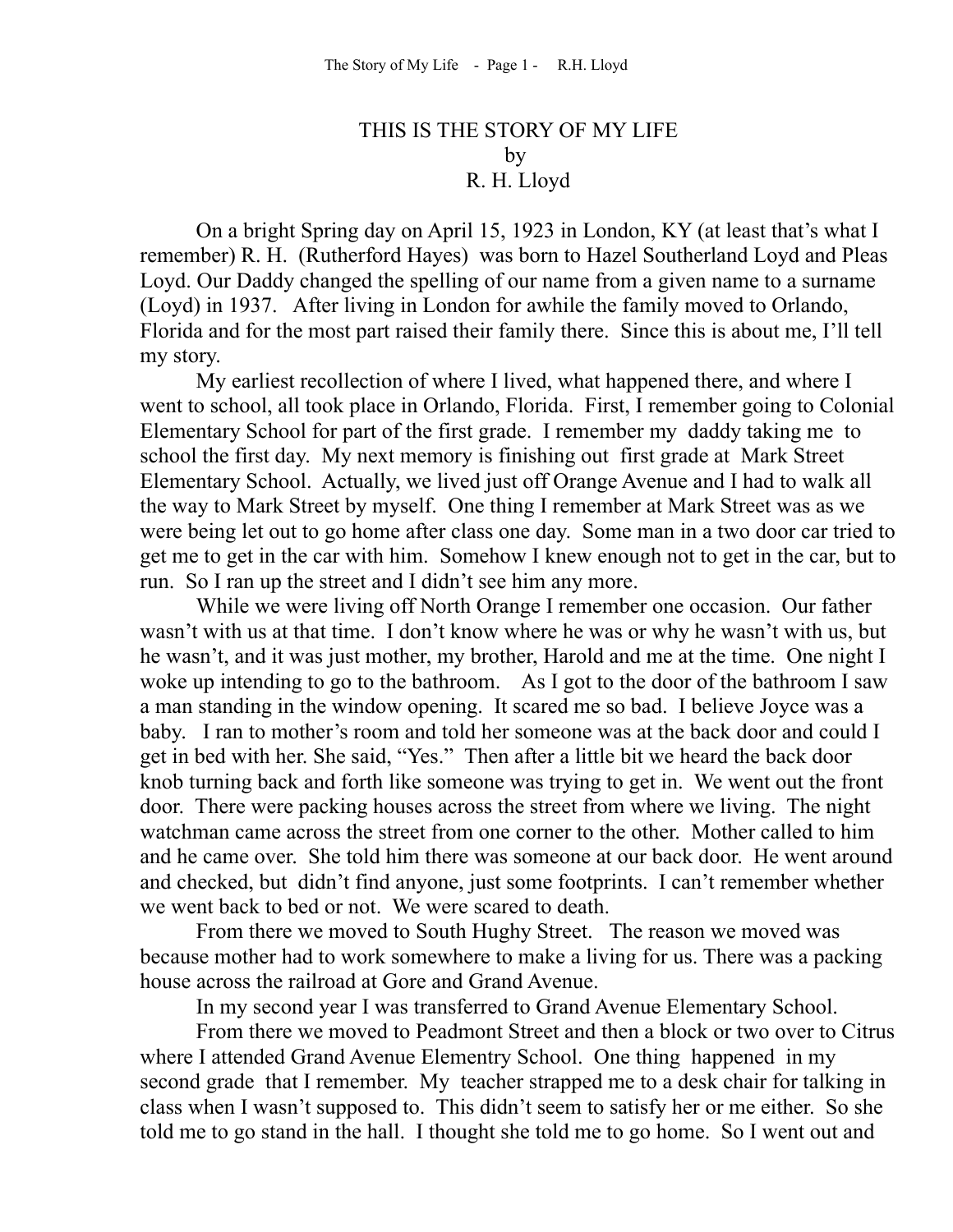went home. The next morning when I came back to class she was really furious because I hadn't stood in the hall as she had told me. "Well, you didn't tell me to go out in the hall. You told me to go home." We finally got that thing settled and I survived the second grade of school.

 Another interesting event happened while we were living there. My mother was talking to one of the neighbors standing out in the yard and a pregnant woman passed on the other street. She was very pregnant and I thought that was funny. So I laughed about the woman and said something about it. Boy, oh boy, did she ever get on me. I was surprised because I thought that was something that everybody would laugh at.

 Then another thing that happened while we were there. I had made me a sling shot. Of course most of you know what a sling shot is. Anyway I was testing it out, flexing it out, and getting it limbered up. Mother was on the front porch and I was on the other side of the house when I shot my sling shot across the street. A car came by at that very moment and my sling shot hit the car. The man stopped and came back and said, "Somebody has a gun over here and they shot my car." Mother didn't know anything about what I was doing. I threw that sling shot under the house and ran to the back. I'll never forget that. Isn't it funny the things kids will do in the growing up years.

From Citrus we moved out to 2147 West Jackson. This is where we spent a lot of my early life. In fact, Mother finally bought the house and it was there that Harold, Joyce, Gene, and I kinda grew up. A lot of silly things happened during our life living on West Jackson. While living there you could look over about a block away from our house. We lived on a corner lot, and we could see a dairy farm across Lake Sunset. That fascinated me seeing those cows over there. I just couldn't stay away. So I started slipping out, going around the lake to the dairy farm to see what was going on. They were milking cows there twice a day. That was really interesting. I kept going around the lake to visit the farm. The people living there was L. C. Cox, his wife and Clarence, his grown son. I wanted to milk a cow. So they told me if I could get my daddy to give me a bucket they would give me a cow to milk. I don't know where the bucket came from, but I got a bucket and they gave me a cow to milk (they were milking about 30 cows twice a day). Then I started coming around more often (they got up at 3 o'clock in the morning) and low and behold if I didn't want to go over there so bad when they were milking that I actually got up in the dark of the night and walked around that lake and through the woods so I could be there when they were milking the cows.

Eventually, I lived and grew up with the Cox family. Daddy wasn't around. He was gone, as usual, claiming to be out looking for work. I don't know how my mother, brothers, and sister survived. I do remember that when my brothers and sister came over to the dairy to visit me, Mrs. Cox would give them milk, cottage cheese, and things that would sustain the family.

Time came for me to go to school while I was staying with the Cox family. They encouraged me to go to school at Central Elementay School. We would leave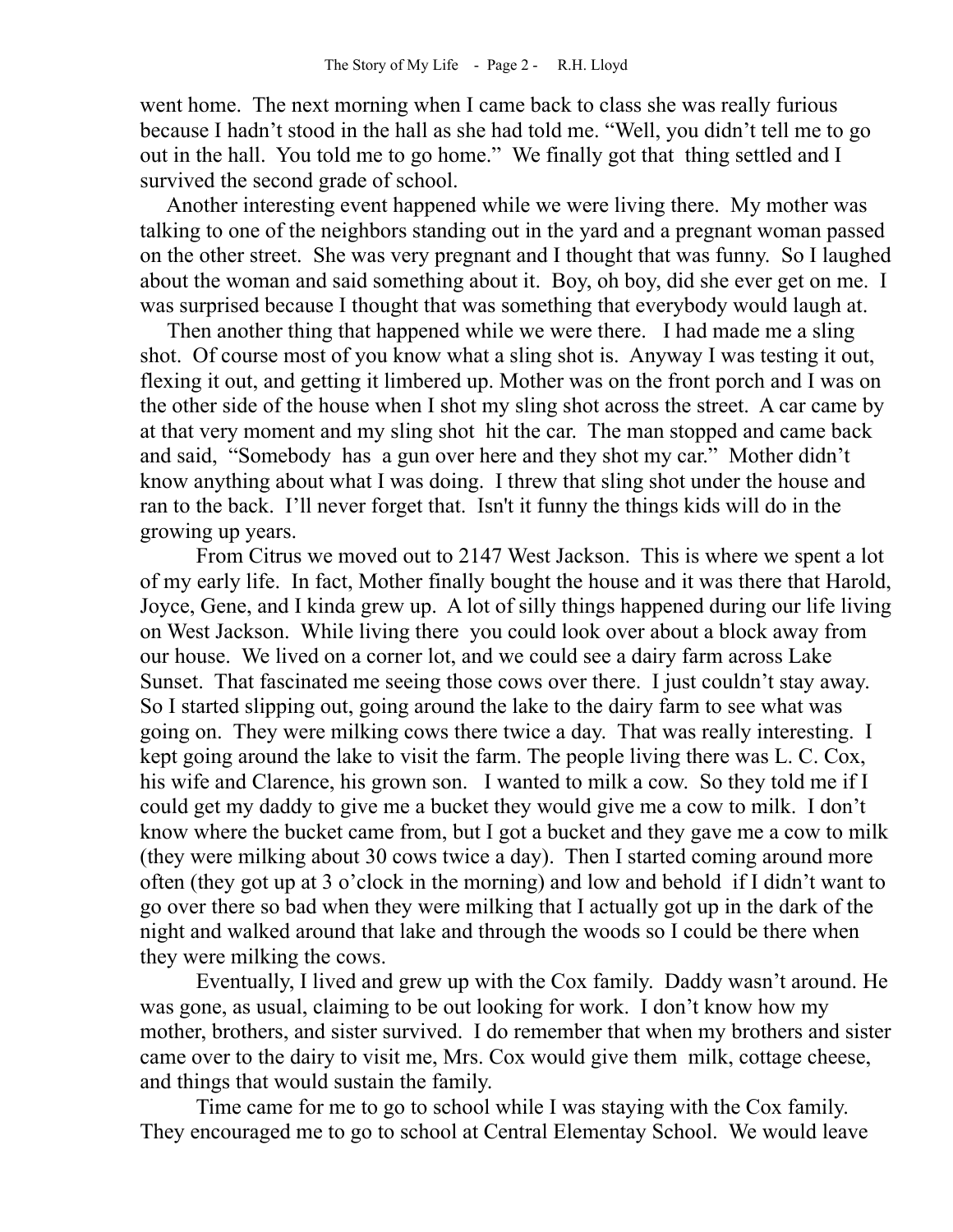the dairy with the milk loaded in the truck. I would ride on the back and we would go to town and start making our deliveries from house to house. When it was time for school to start Clarence would drop me off at the school. In the afternoon when school was out I would jump off the school bus at out driveway, which was a long lane. Then I would run to the dairy barn because the others would have already started milking the cows they were assigned. I would be behind schedule and I would have to hurry. The day came as I got older that we would milk about 12 cows each milking.

The next thing that comes to mind was when I was in the third grade at West Central Elementary School. They were very normal days and years of education. I remember at the beginning of the fourth grade I had a new teacher and she wanted to know what every teacher wants to know, and that is, who her students were. She asked everyone, one at a time, to give their full name. I said my name is "R. H." She said, "No, I want to know your name." I said, "My name is 'R. H.'" She was a little smarter than I was at that age, because she told me to take a little piece of paper home and have my mother write my name on that piece of paper and bring it back in the morning. So I did what she said. That afternoon when I told mother the teacher wanted my full name. I heard for the first time my full name spoken by my mother, because all I had ever heard was "R. H. Lloyd." I couldn't remember what mother wrote on the paper. To me it looked like Rufus. After taking it back to school and turning it in to the teacher, I never saw or heard my full name again so I didn't did know what my correct name was.

 When I entered the army they requested my full name, so the name I gave the military became my legal name. It was November 4, 1940, and I was 15 1/2 years old. The Army wanted my legal name. So I told them it was "Rufus Hayes Lloyd" Years and years later I found out that my name was "Rutherford B. Hayes Lloyd." I was named after President Hayes, but I had never heard it used, so I was unable to use my correct name. I didn't remember the name my mother had written down, so I became Rufus H. Lloyd. Even when I went for a passport for overseas travel I still went by "Rufus Hayes Lloyd".

Well, let's get back to the early days. One thing I'd like to inject here that I thought was something worth remembering is this: Before I was old enough to go to school -- I was three, maybe four years old -- out near Ben White Raceway where Granddaddy and Uncle John each built a house. Uncle John and Aunt Stella did not having a house yet, they lived in an army tent with a single cot to sleep on. At times rain water came into the tent They also built a two room house for mother and us kids. The property became John's and Stella's years later.

But here's what I was going to tell you about: Grandaddy used to have a little store at Forest City Road. I would walk though the woods and go to the little store. I'm sure my Grandfather Southerland must have encouraged me to come up there because he was so kind hearted that he would give his #1 grandson probably some candy or something. One day I was walking up the path to Forest City Road. I was a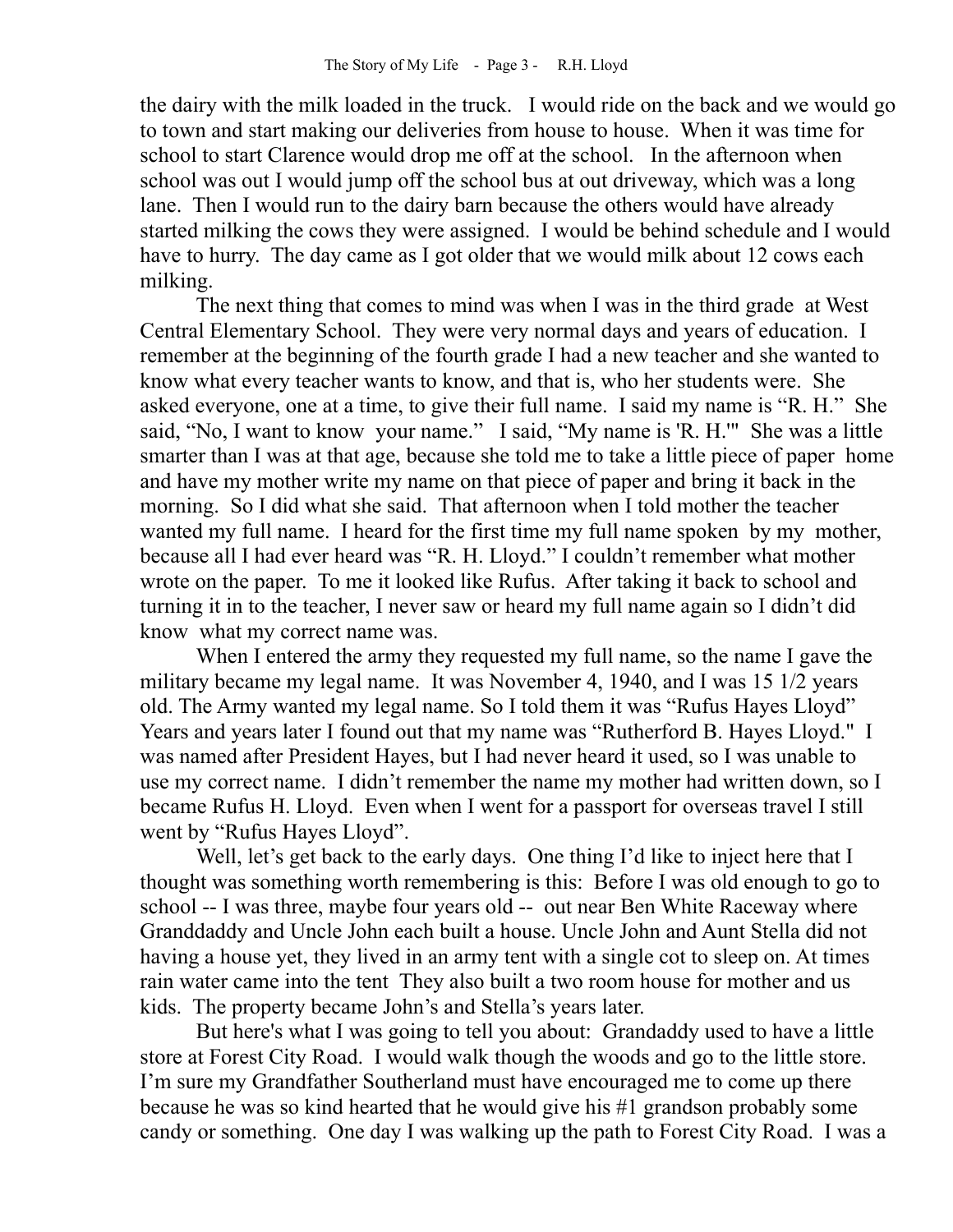very curious person, and I was always looking and exploring. This one day I saw a gopher hole, a pretty good size gopher hole, too -- so I went over and looked down the hole. And, lo and behold, it was full of rattle snakes. That really scared me and I stopped going up to Granddaddy's store by myself.

Okay, now we are back to West Central Elementary School. My 5<sup>th</sup> grade teacher was Mrs. Johnson. She was strict, but very good at teaching young boys, and I appreciated what she tried to do for me. When I finally graduated I attended Cherokee Junior High School. Now some of you may know where Cherokee Jr. High is here in Orlando. Those were good years when I went to school there.

At this time I had been away from home since I was in the  $3<sup>rd</sup>$  grade of school. I lived with the Cox family across from mother's house on Jackson Street. In the afternoon I would get off the bus and hurry to the barn to start milking the cows they had assigned me to milk. When I got older I became a regular hired hand. I really appreciated the Cox's for what they did for me as a little boy and then finally a young man.

Usually Clarence and his wife took a vacation ever summer. (They had no children.) The first thing of excitement for me was when Clarence said, "R. H. how would you like to take a vacation?" He was keen on taking pictures when he would go on trips and this would entice me to want to go, too. He brought his pictures back home and developed them in the bathroom sink. We all got a chance to see where they had been and what they had seen.

"I'll tell you what I'll do, R.H. I'll give you \$2.00 a week and if you save that \$2.00 a week then next summer you can take a vacation." Wellllllll - you know boys, they like to travel, too. This gave me a challenge. So I began to save my \$2.00 a week.

When summer would come we had a family that came down for the winter from the state of Vermont and stay for a month. In fact, Mother Cox's original home was in the Vermont. Mr. Cox, was from the state of Georgia. Mrs. Cox ran things, so consequently I accepted her more or less as a guardian mother.

One day I asked, "If I went on a vacation where would I go?" I'd never been anywhere except Orlando. "Oh," they said, "you could go to Vermont and all around up there savor some of the big towns". I wasn't too interested in some of that because I'd never been there.

So when summer came I was ready for my vacation. They said, "Well, I'll tell you what I'll do. You've learned to drive a car and we're going to get you a person that needs someone to drive their car for them." They contacted someone in town that needed a driver. Now I was given the job of chauffeuring the man and his car to Boston, Mass. When we got there that was as far as the fellow was going. He dropped me off at a bus station.

I went from Boston on up to Hardwick. Vermont. Mrs. Cox's brother and his family lived there. I went to the door at the address that Clarence had given me. Mrs. Eldridge came to the door and didn't even think about who I was. She didn't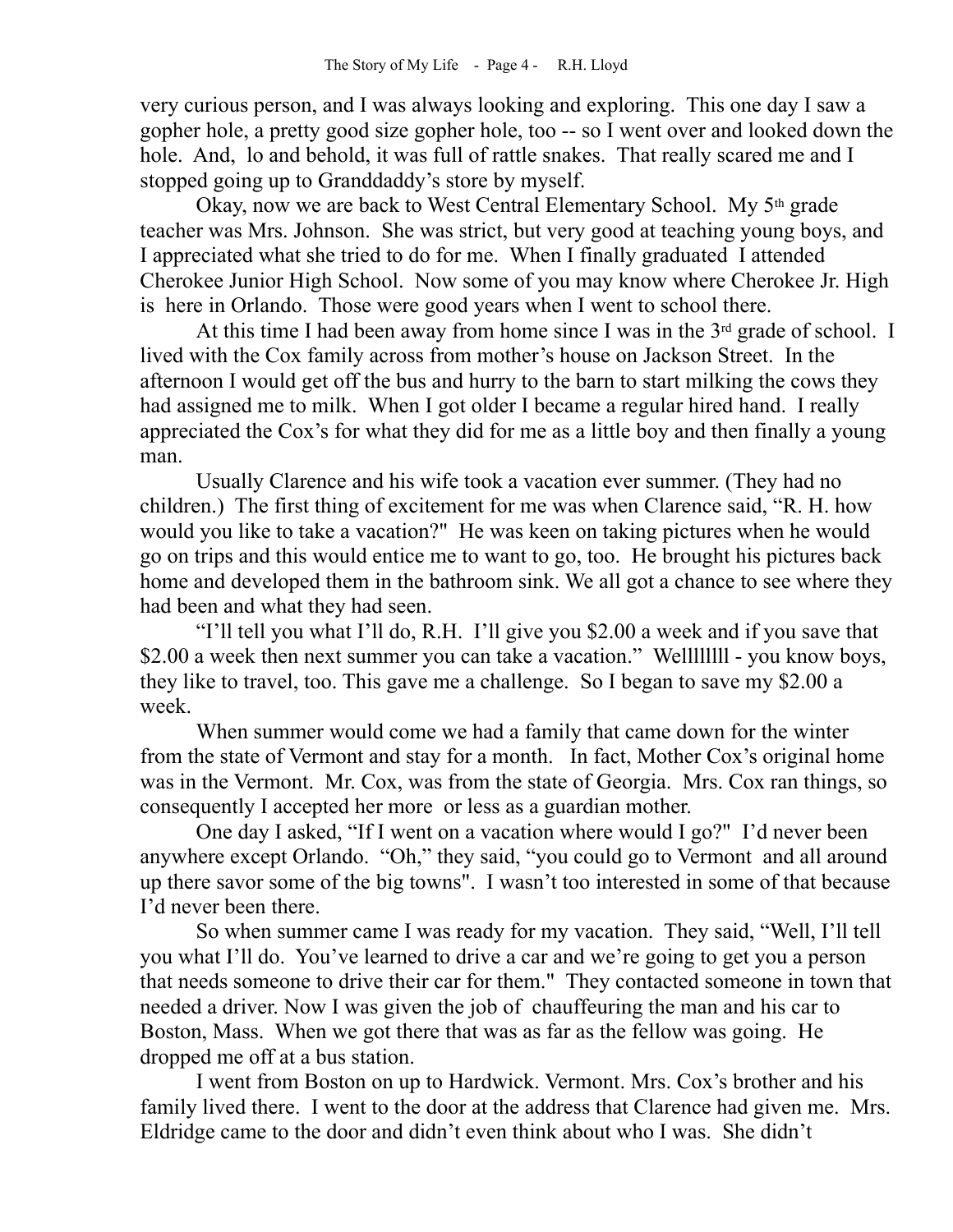recognize me for I, of course, was dressed up for traveling. I told her who I was and finally she became aware who the young man was standing in the door.

Lo and behold, it was harvest time on the farms in Vermont and the very next morning after breakfast Mr. Eldridge took me out on the farm where they were harvesting wheat. I had never seen a thrashing machine, didn't know what it would or what it was going to do. He assigned me the job of standing at the back keeping the trash and straw off of the thrasher. By the time the day was up you couldn't tell what nationality I belonged to. I stayed on that summer until he finished his harvesting. The way they did up there, they would double up on their work at each others farms. That way they had the help that was needed to complete the job so they didn't have to hire anyone.

This concluded my summer. I got a ticket and headed back south by bus to Orlando. I went to school and when the summer came I took a bus and went back to Vermont. This time I went to the Horton's farm. The Hortons were some people from Vermont that I met during the winter months who came to Orlando for the winter season. They were friends of the Cox's. When I got there I found that they had a big barn. In fact it was four stories high. The first story was where we kept the team of horses and parked the cars. It was also where we kept the manure until the following year when we could spread it out on the fields to enrich the soil for the hay. The second floor was where the cattle were kept. We had sometimes over 107 head of cows and they hardly ever were outside. Year around they were kept in the barn. It was my job to care for those cattle, seeing they had water, food, and cleaned up after them. It was about seven of us men that were milking cows at one time.

Another part of my job was to help load the milk when the truck came to pick up the milk and take it to the creamery. I got to know the driver of that truck. He was also a small farmer. I stayed at the Horton's farm all winter. When summer came I was still working in the barn and the driver of the creamery truck became quite friendly with me. He told me he had leased a farm that had about 12 head of cows, two horses, and four or five calves and he needed some help caring for the cattle. There was also a big empty house on the farm. One morning he told me, "How would you like to go for a ride down to my farm. I need to go down there and check on it." He said he had hired two French young fellows to do the work and take care of the cows and I have heard that things are not going good. So I said, "Yea, I'd like to go. That would be fun." So I went down to Randolph Center and the snow was so deep that we couldn't get to the farm. I was impressed at the depth of the snow there. We had to get out and hike through the snow banks until we finally got to the farm and what a shocking surprise I saw for a young farm boy. There was no one there. No one taking care of the farm. The two young men had left, flooding the stansions where the cattle and horses were kept so they would have something to drink. Originally there was a team of horses. One of the horses was dead. One cow was injured so that her utters were affected and she was in bad condition.

He wanted to know if I would be interested in a job there, and I said, "Sure." It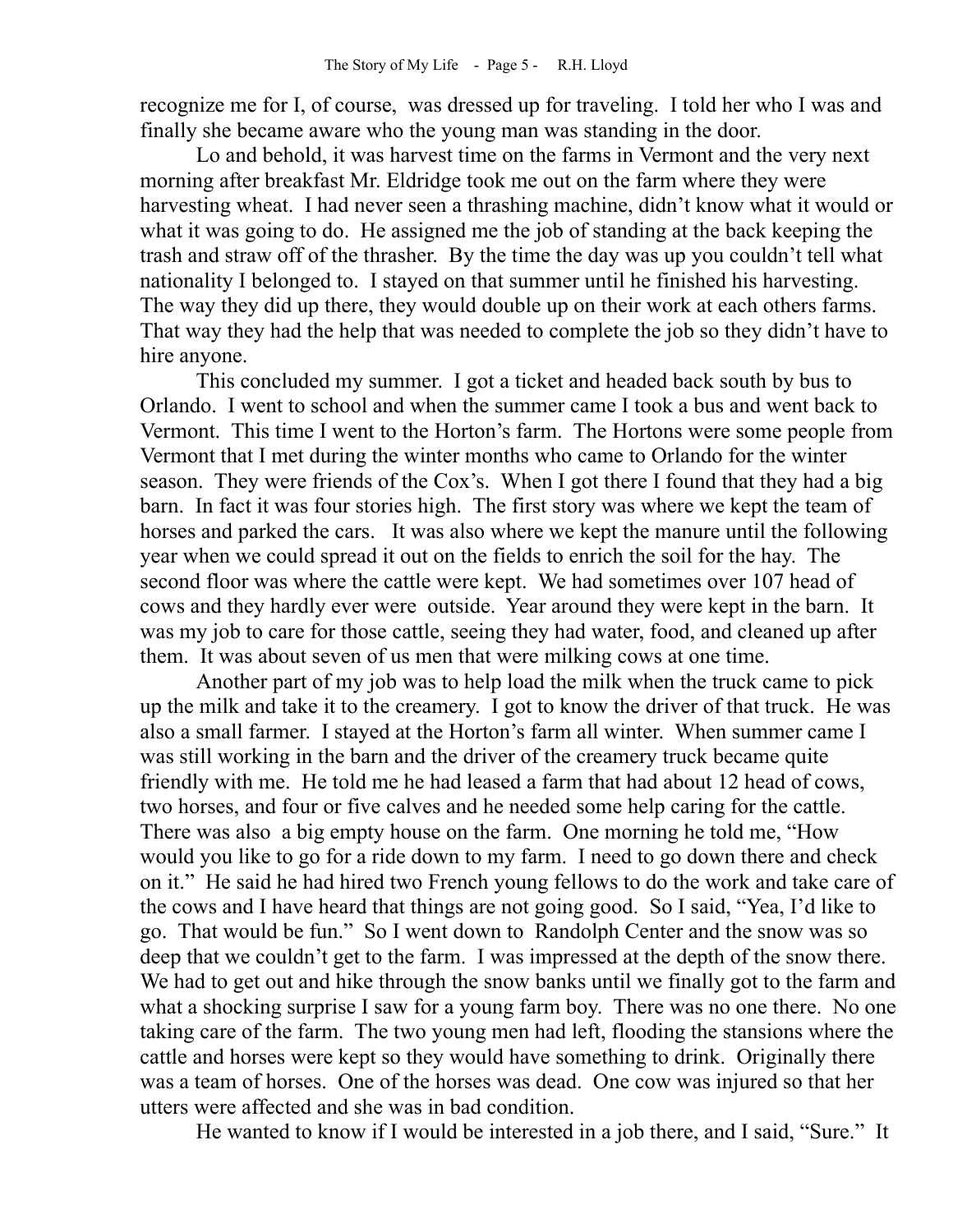was a great big challenge to a young fellow like me. It was just what I was looking for. He took me up to the next farm and introduced me to the husband and wife who owned the farm and made arrangements for them to feed me two meals a day: breakfast and dinner. I lived in this old two story house, empty except for a bed, for the whole following summer. I doctored my cow and got her well. He brought me another horse to team up with the mare that was there, so I had a team of horses to do the work outside. There was a creamery truck that would come by to pick up the milk every day if they could get through the snow. By the end of the summer the driver told me that they said this little farm had produced the highest grade of milk for the number of cows that they had ever had come from that farm. So I must have fed them pretty good. I had to get hay from other people, and someone had to bring out the grain to feed the horses and the cows.

When it came time to harvest my hay I had a team of horses and a wagon with a hay rack, but I needed someone else to help me. So I contacted my mother down in Orlando about my brother Harold, who was only a year and three months younger than me. (He was a big fellow for his age.) I asked if she would let him come up and help me. She agreed to that and I borrowed the money from my boss to get him up there. So he came up and stayed with me for a couple of months till we got the hay in.

One day we were out there in the field and the front wheels of the wagon dropped down into a little gully. When I started the horses up to pull the wagon out, the young half-morgan horse that the owner had provided, rared up on his hind hoofs instead of pulling. He didn't want to pull. I told my brother, "You get up there and take the slack out of the lines when I tell you to." I stood by the head of the horse with a pitchfork, then I told them to "gitty-up." The half-morgan started to rare up and I caught him behind the ears with the pitchfork and he pulled that wagon out of the ditch, and ran clear to the barn and was going so fast that he missed the ramp going up into the barn. And there we were, with a team of horses up in the barn loft with no way to get them out and the wagon dumped over on its side. But we finally managed to clean it up. I never did forget that! That was silly on my part, but I wasn't more than 13 years old. I managed the rest of that summer and finally turned in my resignation. He paid me off and got someone to take my place.

The farm I was operating was in east Randolph and I had to catch the bus in Barre, Vermont. I had to lay over there for a couple of days. During the course of time I went around to see and tell everybody goodbye that I knew and had made friends with over the last year and a half. I stopped over at Plainsfield, where that four story barn was and told them goodbye. Then I went by the previous owner of the farm I had been running to see his brother-in-law.

Neither one of us had a car. We borrowed Lester's brother-in-law's car. It was Saturday afternoon and we wanted to do something to celebrate being together and having a good time in years past, so he let us borrow his four door Ford. I say "four doors" because I want something else to come into the story. We weren't much for getting out and rambling around and we didn't do any drinking or anything like that.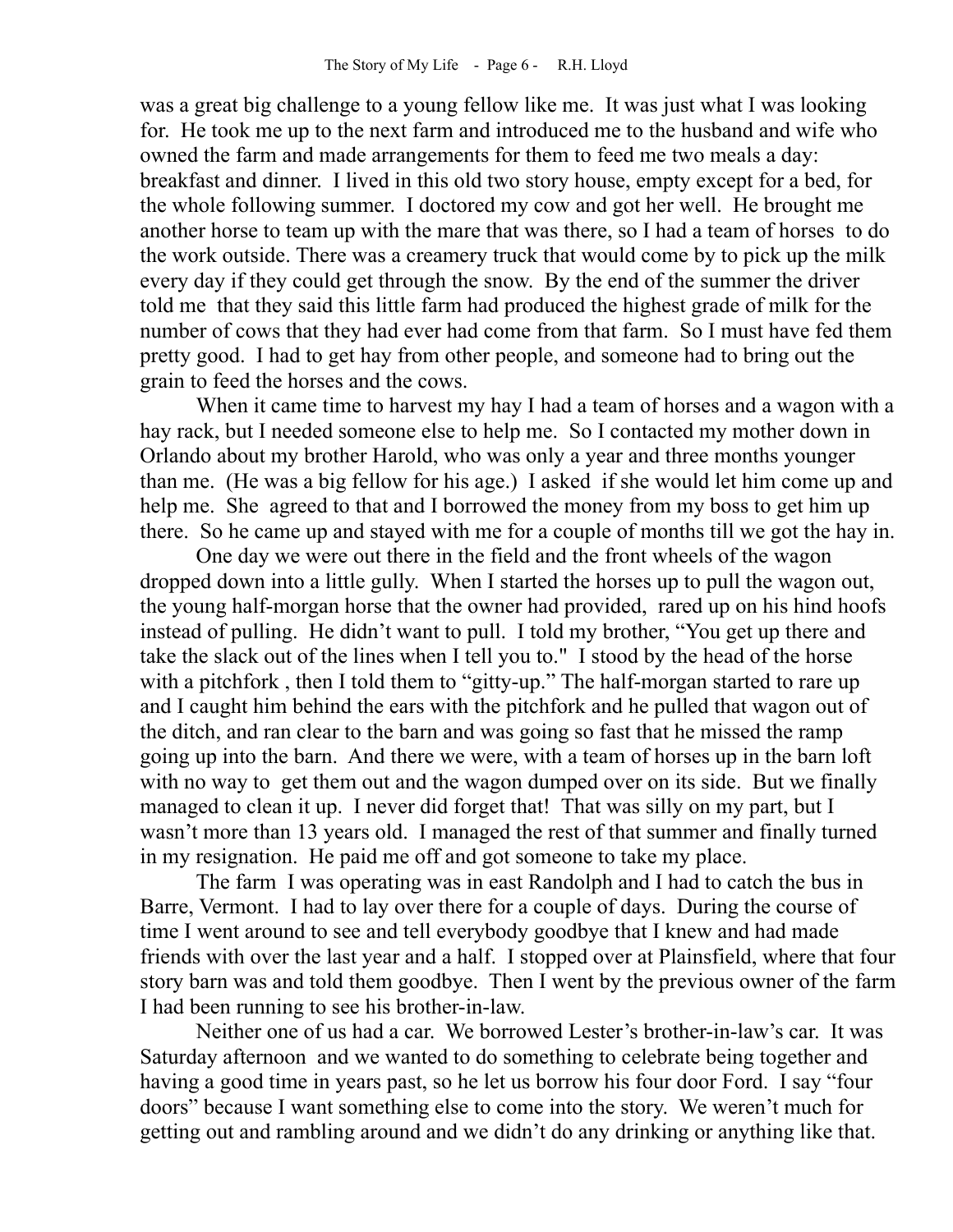We were both pretty clean cut fellows. So we went to Hardwick, a pretty good size town, since they always had a Saturday night square dance. Some of you probably don't know too much about square dancing, but that was where they call the movements that you make. We were going along on a gravel road going around a mountain and for some reason -- nobody knows why because we saw no evidence of it -- the car went off the left side of the road. I know my friend Lester was a good driver. He wasn't impaired by anything he'd drank. We were circling right, but the car went off the left side of the road. Then we began tumbling down the side of the mountain. We made five bounces, tearing down tall trees as we went until we landed at the bottom on a big boulder. At the very beginning I thought we were going over and I'm going to have to get down under the dash to kind of protect myself from the windshield. When we finally stopped, the car was right side up even though the car was crumbled up pretty much in any direction. We stopped once, I thought we did anyway, and I was going to get out. By that time it had actually stopped..

When we finally stopped I was concerned about Lester. I called out, "Lester, Lester are you allright? He groaned, and I said, "Oh boy, What's the matter?" He said, "My back, my back." I said, "Oh dear, let me help you." I thought I should make some motion to do something and I couldn't do anything. I couldn't figure that out. What was wrong with me? Finally I said, "Lester can you help me get out?" I heard his front door squeeking as it was bent up, but it came open, and when it came open I fell out of the car. I'd been standing on my head in the back floorboard not knowing that I was upside down.

After looking the situation over we climbed back up the side of the mountain to the road. We didn't know of anyone we'd seen behind us, so we thought we'd better walk forward in the direction we were headed to see if we could find some help. And we did. We found a house and the folks got up and gave us water and some rags to clean ourselves up and get the blood off. We wanted to know where we could get some help. "The only people we know is a man that lives on top of the mountain. He is a logger and has some big draft horses. He might could help you." We walked back down the road until we came to a little road he had mentioned. We were climbing up when we heard a car that was trying to come up the mountain, chugging along. The road was so steep that it could hardly make it, but it did get up to the house. The man saw us there and asked what we wanted and we told him. He said, "Well, let me go to the barn." He went to the barn and got a couple of those big draft horses. We went back down the dirt road and he started winding around the mountain so as to get the horses down to the car without any problem. He hooked on that car and pulled it back up to the road level, and believe it or not -- that car started. We ended up getting into that car-- driving the car, and where do you suppose we were going? Back home? To the barn? No! We went to the dance. When we got there the dance was over. It was midnight or later. And guess what they were playing when we came in, "The Dance They Saved for Me." I tell you it was so fitting for the condition we had just come out of.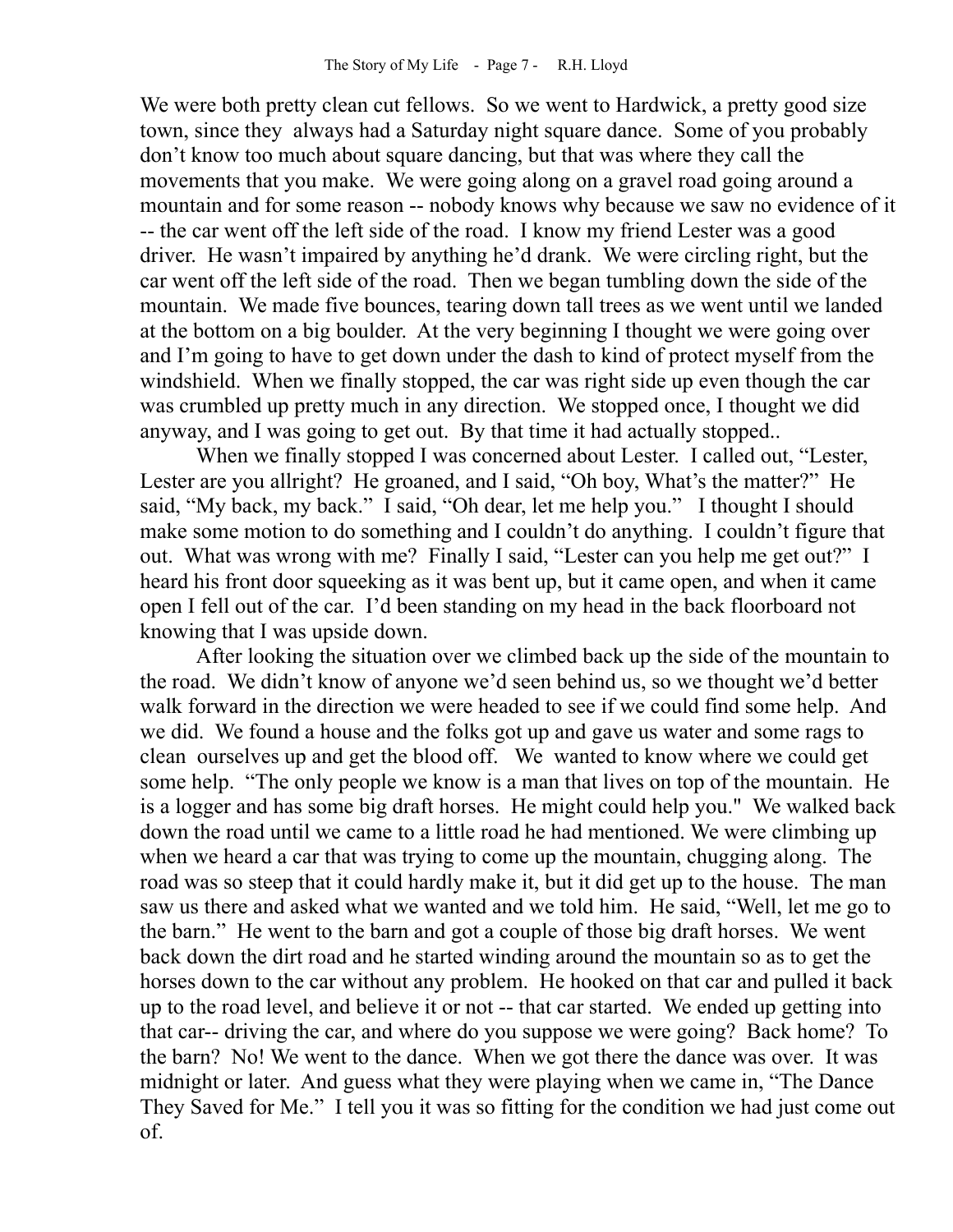Well, we actually got the car back home and we stayed awake since it wasn't many hours before daylight and time to go milking at the barn When the owner got up, we said we had something to tell him. He walked over to the car and looked it over, then said, "Well, it's time to go milking boys". So we both went to the barn and started milking the cows. I told the man that I would stay working until we had enough money to pay for the damage done to the car. He said, "No, no, -- no need for that. I'll take you to the bus station in the truck and we'll worry about the car later."

I got in the bus the next day, just sitting back kinda taking in all that had taken place. Before we got down to Boston I had taken my shoes off since my feet kinda hurt. I found that my right foot had broken toes and was swelling up. And a strange thing was that I had on a pair of new green socks and those socks were torn to shreds still on my feet. How they got shredded, why didn't it cut my foot and leg? I don't know.

I was headed for Orlando. When I got to Orlando I found things so different. Clarence had volunteered into the army, all the other fellows that I knew had gone into the army, and they were getting ready for the war in Germany. So my plans were to go with Clarence. Like I said, he was very dear to me, an older brother as it were.

I went down to Captain Walker's office in the new Armory building and he didn't ask me how old I was, only thing he said was, "Raise your right hand" and he swore me in. That's how I got in the military -- November the  $4<sup>th</sup>$ , 1940, at age 15  $\frac{1}{2}$ .

Well, life changes drastically for me now. I'm in the army. I remember marching down Orange Avenue as we paraded for the people. We were out by the fairgrounds. Some of you may remember that.

One thing that happened while I was staying at the Armory. An army plane came down nose first with such force that we never found the pilot of the plane or its personnel. It hit the ground just back of our Armory building.

It wasn't long before it was time for us to go to the real world military. So we shipped out and went to Camp Blanding. There we were with the tents, half wood, then half of the top of the billett would be canvass and screen wire. Water was so bad that we had to have some kind of a "duck walk" to keep us from having to wade water. We stayed at Camp Blanding for two years before we went to Fort Benning, GA. Our job there was to train young men to be army officers. I guess we didn't do too good a job training because they sent back 25% of all the young officers that we sent over to them, especially in the Pacific.

So many things happened at Fort Benning. After three or four years our men began to settle down and miss home and finally they started marrying the ladies that lived around the camp area. Most of the young men that I knew from Orlando got married. I remember David Killburn, Frank Manuel, Pete Dirk and on and on. Even though married they continued their work there. I got married in Atlanta, Georgia and got involved in family life. We lived in Richland, Georgia with a salary of \$47.00 a month . Because we didn't have funds to provide much of a livelihood, Sandra had to go and live with her maternal grandmother. Two years later Ronald was born. I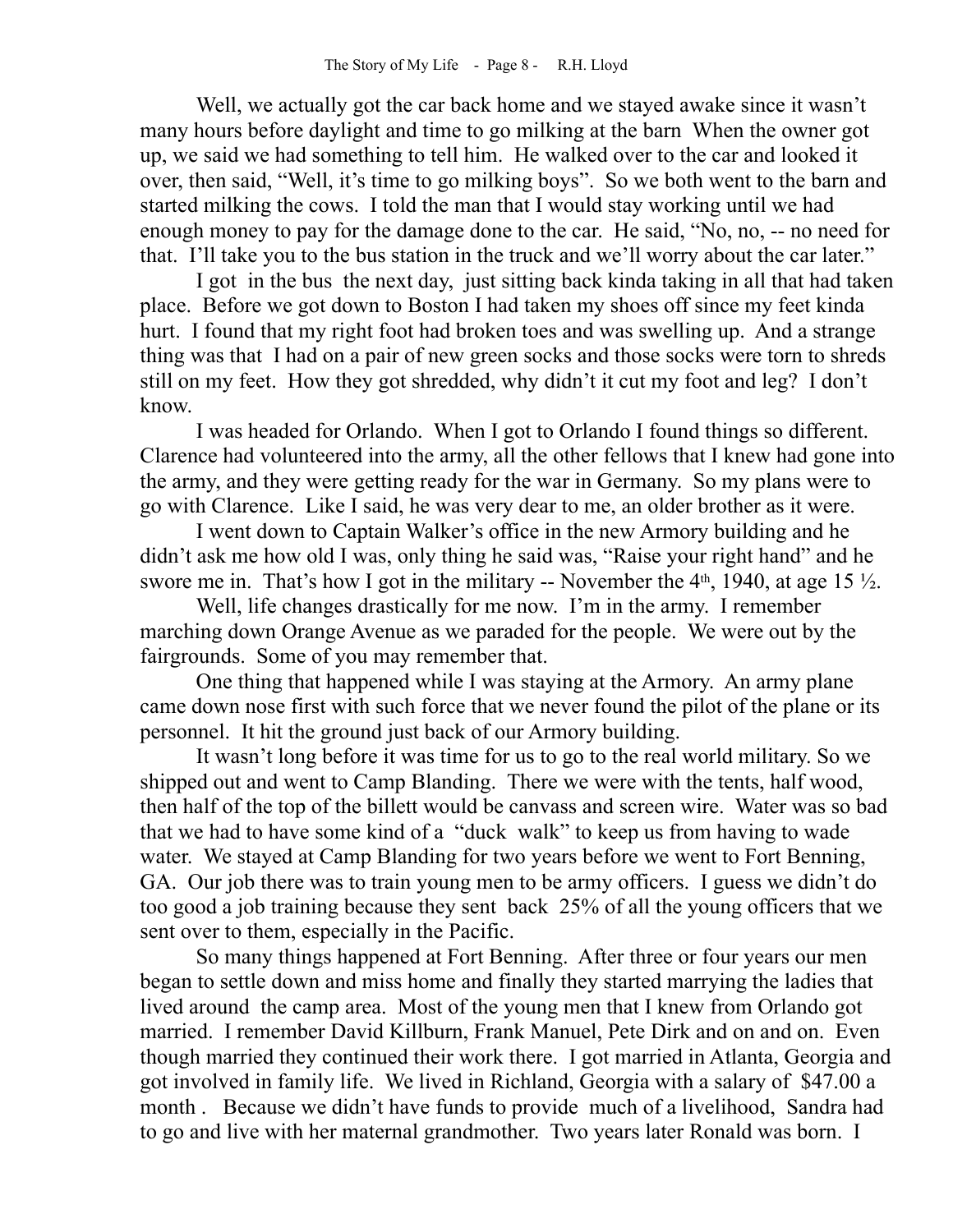don't know what I would have done without the training that I learned living on the farm, but it sure came in handy at that time. There was only one Doctor listed in town and that was at Richland, Georgia, just outside the base, and everyone depended on that one Doctor When it came time for Ronald to be delivered the Doctor was not available. His wife said he was out in the country on another case and she would let him know when he came back, but she didn't know when he would be back.

Because of my duties on base I wasn't able to be home much of the time so I remember sending for my brother, Gene, to come up and help me out.

The night that Ronald was born, since we couldn't find the doctor, I sent Gene up to the telephone operators office, just a little country office, and they tried to find a doctor somewhere, 'cause we had to have a doctor. I went looking for someone, and I couldn't find anyone. When I came back Ron was at the point of being born. I told his mother, "You can't have that baby now, we haven't found the Dr. You gotta wait." She said, "I can't." I said, "You're going to wait." I didn't realize you couldn't stop it. That's one thing I didn't learn on the farm, that you can't stop it. I finally had to deliver him myself. I remember when they finally did find the Doc he came in and checked in with us. I was sitting in a rocking chair rocking Ronald in my arms. He said, "Well, son, you did a pretty good job." Then he did the little bit of work he needed to do and that was it. That was quite an experience for a young country boy that hadn't seen or known very much about delivering babies. Over the next few years more babies came along -- there was Ann, Steve (deceased), Glenda, Danny, and Krista. What a sweet little family I was blessed with.

It wasn't long until we had to go to Fort Jackson, SC, getting ready to go overseas and into the war in Europe. They got us all pretty well organized for the duty that was ahead of us. Then they sent us up to Camp Miles Standish, Rhode Island. That's where we got on the ship to go overseas in a convey of young soldiers heading for war. We went to England first where we kept on training, schooling, and training ourselves, and our men -- then finally the day came when they were going to make the invasion of Normandy and they shipped us down to Fort South Hampton, England, out from Liverpool, and kept on training. Finally they loaded us on ships for landing. They used anything and everything they could get in the water, and what we had our men on was an old English freighter -- what they called an old limey ship. I remember when I got on with my men I didn't have any room for them to sit down, no chairs, no benches. Some of us just sat on the deck outside, others were down in the hole of the ship. I remember I was looking for a place where some of my men could get off their feet onto a resting place. I saw a corner of a hallway, a fenced in potato bin. It was where the sailors kept their potatoes stored on board ship until they needed them. I climbed over the wire around it and squatted down in the rotten potatoes to get a little relief from being upon my feet so long.

 It didn't take us too long to cross the English Channel. When they started unloading us they told my men to go down a hallway. I noticed up ahead that I could see a hole in the outside of the ship which was a place to unload freight off the ship.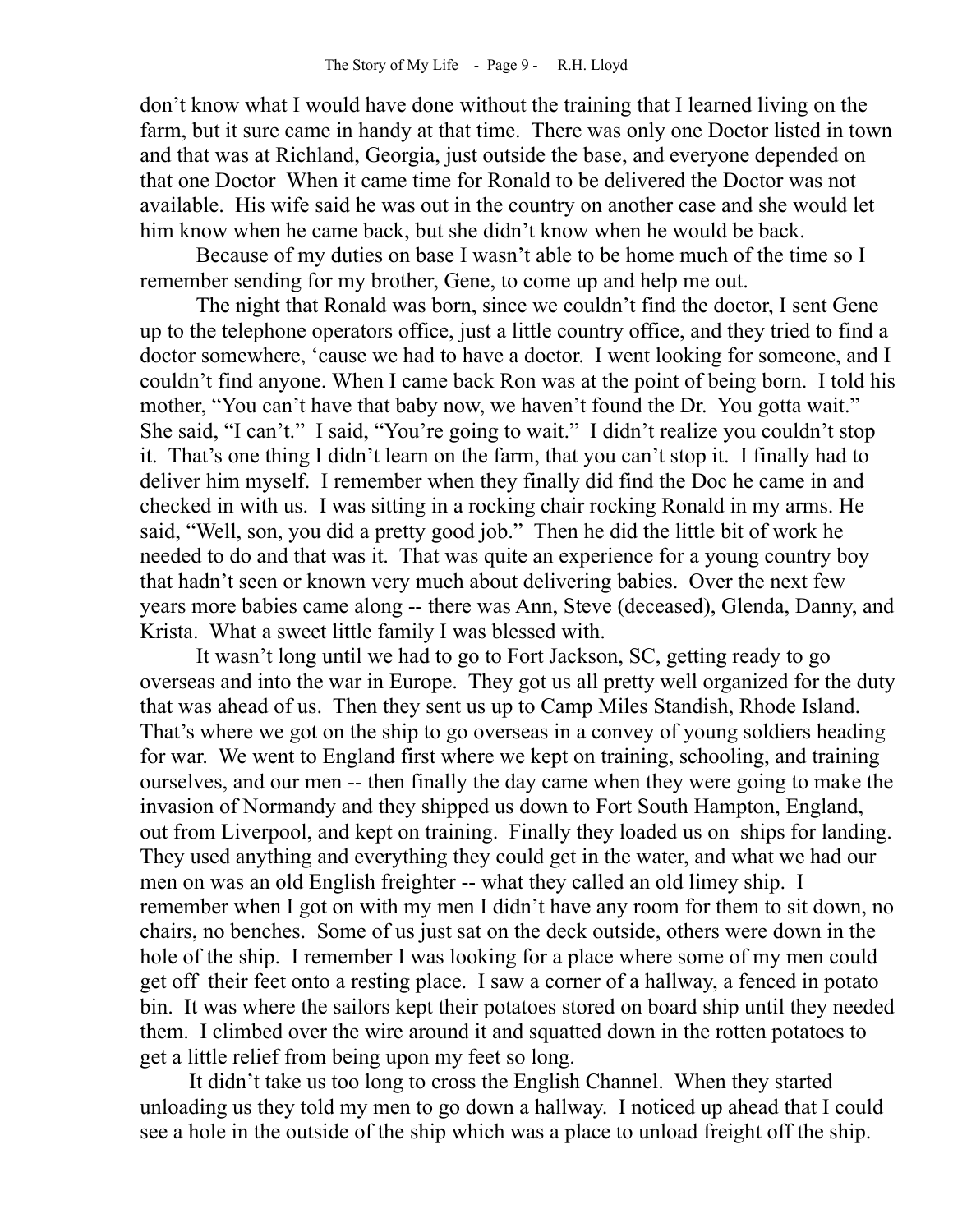When I finally got up to the outside edge of the ship I could see what they were doing. They were coming out the end of the hallway and jumping onto a metal landing barge. We were having high seas. When the landing barge came up I could see that this wasn't going to be an easy landing when we tried to get from the ship onto the landing barge. I had it figured out. I wasn't going to try to get on that thing when it was coming up. When the landing barge came up past the door some of my guys would try to get on then and it would catch them coming up. I thought I'm going to outsmart them. I'm going to wait till that landing barge comes up and starts down then I'll jump on when it comes by. I had it all figured out. Well, I jumped when it came by but I didn't catch up with it until the landing barge got to the bottom of the wave and I thought I went through the bottom of it.

 In just a little while there was something else that caught our attention. The Germans were firing canons out to sea trying to sink some of our landing barges, which they did. I looked out over the top of the landing barge so I could see where we were going and what it looked like. I could see ships and landing barges sunk. I could see men laying face down floating in the water all over the place. Then finally they said, "Okay, it's time for your men to go." "Okay fellows, it's time to go. We gotta go." We jumped into the water and as we got to the edge of the beach we were able to see where all the firing was coming from. The Germans had pillboxes with canons, machine guns, everything -- all up and down the beach, and they were just wiping us out. I told my men, "We are not going to make it if we stay here fellows. Let's see if we can't get up to the beach." So I started up towards the beach and got to the edge by way of a drainage ditch that came out to the water. I got up in there and made the motion for my men to come on up, and when they felt they were safe enough to jump up and run they did until we got up in the drainage ditch. This is how we started the war in France.

We then organized our platoon and started making our way inland. I remember passing by a helmet on the ground belonging to one of the soldiers that had been wounded before we got there and the helmet had a bullet hole from the front forehead coming out the back of the head. Of course, they had already taken him away so I didn't see him. It sure impressed me seeing that helmet with the bullet holes in it.

We kept working our way inland trying to establish a beach head at Omaha Beach. I got to the Vir River with my men. It's a small river, more of a canal that it was a river, but it had been dug out so they could use it for transportation by boat. I had my men dig in on the banks of the river and some of them got so close to the bank that when the Germans fired on them it would knock dirt into the holes that they had dug for a foxhole.

One night as we were all waiting to hear from the Germans we heard some friendly voices across the river and they were calling asking for help. I had a platoon boat in my pontoon so I sent one of my men with the pontoon boat across the river to see who these two fellows were. Come to find out, they were paratroopers who had dropped behind the German lines and they had found the river down further from us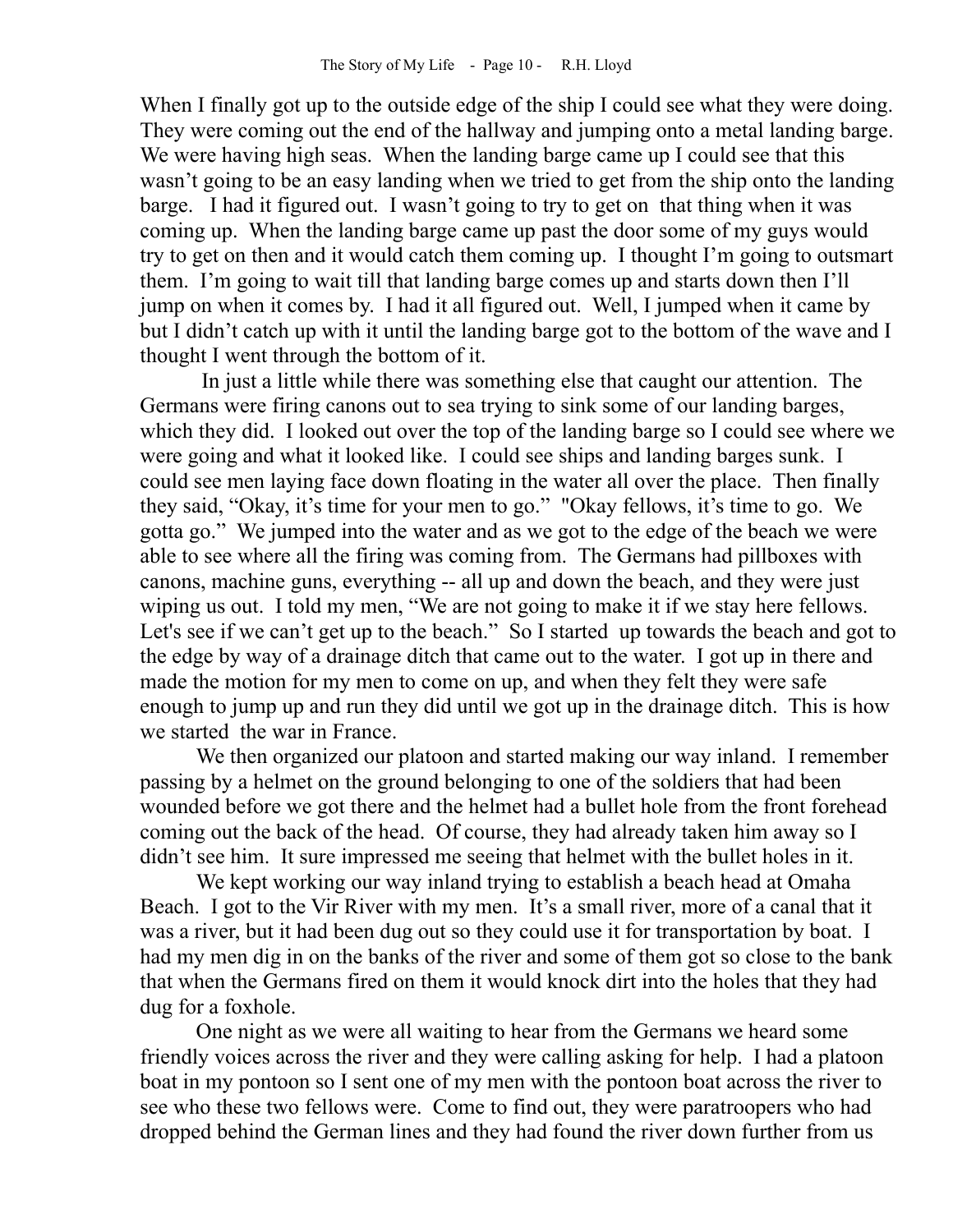so that when they tried to find a way to get across the river they got no help. When we got the two men back across into the friendly area of our platoon we found that one of the young soldiers had stepped on a landmine and had blown his foot off attached only by the heel string. I had my medic come over and in the dark with a flash light we tried to help him see how to amputate the rest of his foot so we could do something for him. It was at this point the wounded trooper called our attention to the fact that he was holding a live hand granade in each hand with the pins out. I took one of them and tossed it in the river and I took the other granade very carefully out of his hand. With the pin gone it was ready to explode. I took it over to the foxhole we had dug and sat there the rest of the night trying to disarm the granade I had in my hand now. I didn't have a piece of wire that I could run through it. That's what it takes, a little piece of wire that you could stick through the hole of the handle. Finally success.

After they bandaged the young fellow up and we got rid of the grenades, his buddy and my medic took him back to the aid station at the rear of our company.

We then advanced down the river to a little village were we could cross to the other side. As we made our way down the bank we had to fight our way down to get the Germans cleared out so the rest of our company could go through the village. One of the first things I saw was that the Germans had blown up a couple of our jeeps. One was on fire. I crossed the bridge with my platoon and went up along the other side of the river to clear it out. A sniper was up in a church steeple trying to eliminate anyone crossing the river. I sent a couple of men up to try to eliminate the sniper.

Something had happened there right close. We knocked out a couple of tanks that they had been using to shoot artillery from. One of the officers from one of the tanks had come out the turret and when he did someone shot him in the forehead and he was hanging up there, dead of course. But the thing that caught my attention was a beautiful wrist watch on one arm that was hanging out. Well, I, being a country boy, had never had a watch, much less a wrist watch. I thought, "Well, you know he can't use it any more and I'd sure like to have that, and here's an opportunity for me to get one." Of course, it's against army regulations for us to take any kind of loot from the enemy. I was going to take my chances of getting away with it, because everybody else was busy fighting. After looking around to see if there was anyone over me that could court martial me, I felt safe enough to take the watch. And believe it or not, when I turned around that watch was gone. How or when anyone could have gotten the watch with me standing there by the tank, I don't know. But I'll never forget it because it was a strange experience. Probably the good Lord didn't mean for me to have that watch anyway. But I was trying to defy His wishes.

We had gotten away from the little town of St. Jeane, France, and had cleaned out the opposite side of the river that we were originally on. We came to three or four houses on the side of the river. My commanding officer told me to take my men and clean out those three houses of possible enemy. So I said, "Okay", he then said "take your men and go down in the ditch along the side of the road." That was the side of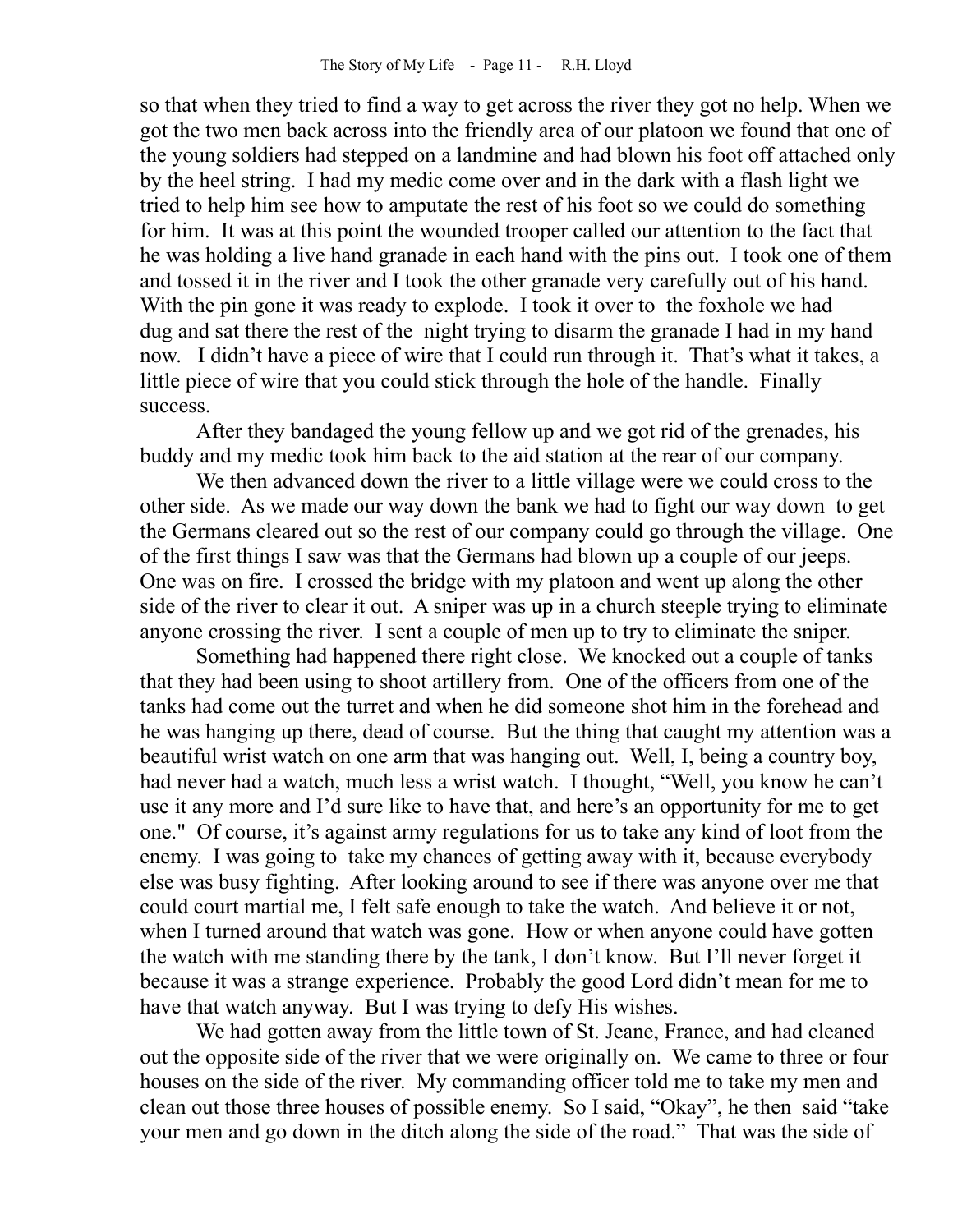the river the Germans had been on firing at us and I disagreed with him but I'd never refused to take an order. So I took my men and started down along the side of the road in the ditch, then we had to cross over the road after we got past the first house. As we started to cross the road, I got across the road, then the Germans began to shoot and kill my men. My men couldn't get across. They were already on the middle of the road before they realized they were targets for the German snipers. My men were wounded, yelled for help, of course, but there was nothing I could do. I told Wilson to go get a medic, that we had wounded men on the road. He said, "Sergeant, I'm wounded, too!" And sure enough he was. He didn't say a thing until I told him to go look for a medic.

I had to get out of there so anybody could get over to the other side of the house where I was. They needed to have some space in that fox hole. I went up into the barn of the second house and found no enemy there, but they fired an 88 canon at the barn where I was in the loft and that shell went right through and didn't explode. Once again my life was saved! By the way, the Germans had artillery shells that they could gauge when they would explode. And they would gauge the canons before they fired them at us so they would go off at tree top level.

 Just a little ways on down the direction we were headed, trying to take the land and capture prisoners -- I had my men on top of a ridge and the men had dug foxholes, just temporary, just something so we could get down below ground level. Then the Germans fired these canons with a timed fuse on them and one canon exploded. It wounded and killed five of my men. Just one canon. Now I was just about without any military personnel for me to command and direct.

I happened to be looking down to the left towards the river and I saw two German tanks coming around with soldiers following the tanks. I knew we were in trouble as we had no protection from tanks. Most of my men were either dead or wounded. So I went back to our company headquarters and told them our situation. They sent another company that had been in reserve on up to take over our location and take care of the tanks and the soldiers that were coming around and back of us.

My commanding officer told me to take any men that I had left, make a report on them and record all the dead and wounded. We were to dig in around that area. But the problem was that in that area there were trees all around. I knew it wouldn't be good to stay there. I was looking to find a foxhole that the Germans had built.

What they would do was take a gate off the corner of the field where the gates were usually built. Then after taking the gate off and leaned it up against the bank hedgerow, they would then take grass and weeds and finally cover it with dirt. Then they would just crawl up under it. I found this one and I thought, boy I feel lucky today finding this. I'd made a report on my men and once I got my responsibilities done I crawled up under the foxhole.

I had not been asleep any day since we had made the invasion on the beach. You may not believe that you can stay awake that long, but when you are scared enough and looking for death any minute, you never know when a sniper is looking at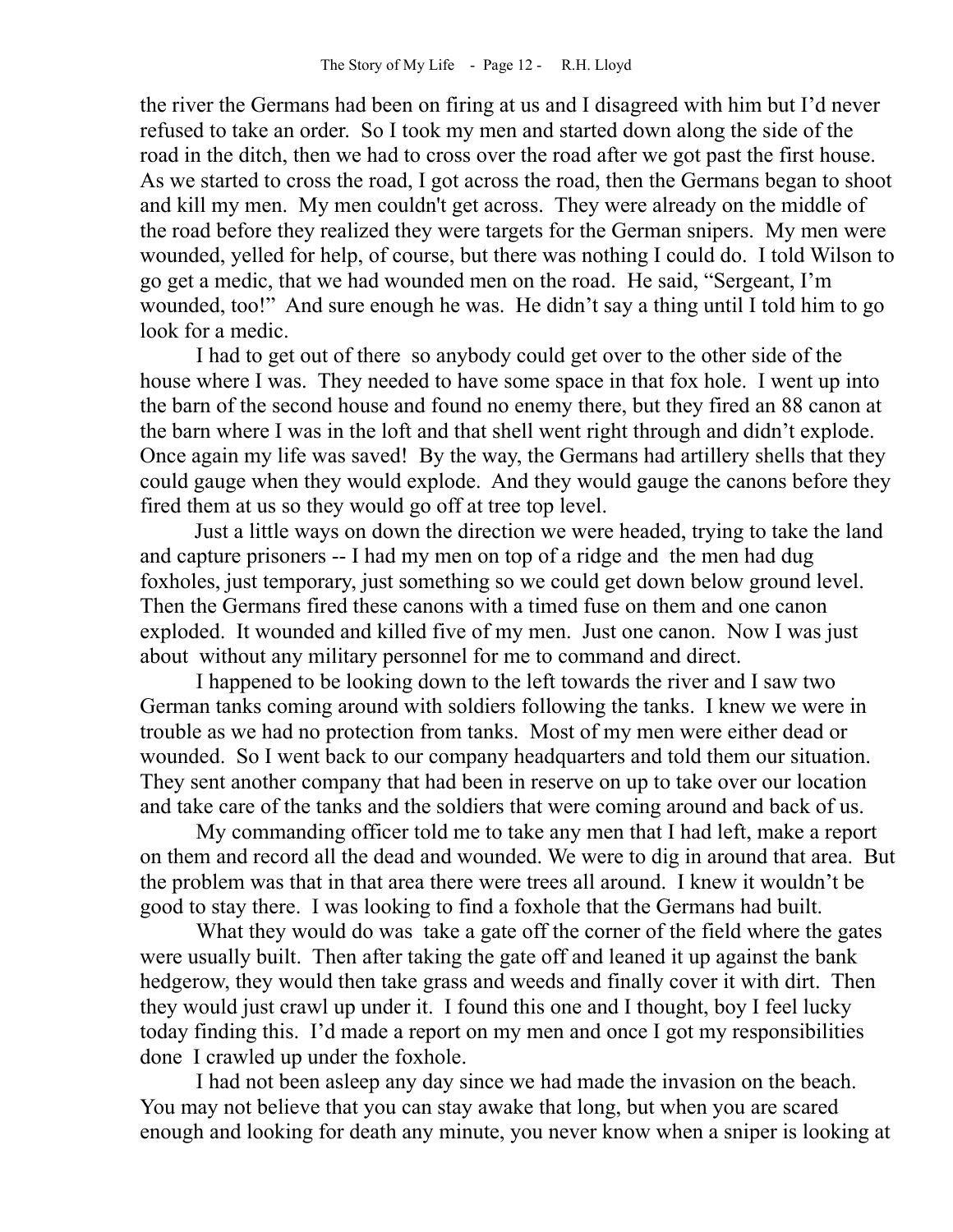you through his sight barrel -- you'll stay awake!

As I was laying there I went off to sleep. Before I fell asleep I remembered I hadn't changed my socks for days and days since I had come in on the beach. I still had the same wet socks on, and my feet were full of pitted out holes from being in water for so long. I found a German backpack and he had a pair of shoes and a pair of socks in it that were clean and dry. I put the socks on and changed shoes, then I crawled up under that lean-to. I lay there thinking about where I was, how long would this last, and sooner or later I would get it, everyone does if you stay in there long enough fighting -- someone would put you in their site.

 I went off to sleep, and when I woke up it scared me for I didn't know where I was. As I leaned over and turned on my side so I could look out the opening down at my feet, I saw light. I couldn't understand why because it should have been dark. Then I eased myself out from under the lean-to, stood up and looked around to get my bearings and see what had happened. I looked on the ground at the head of my lean-to and there I saw something that really had a meanful affect on my life. I saw a chunk of iron where a shell had exploded just about 7 or 8 feet from where my head lay, and it had plowed dirt up to within 12 to 18 inches of my head. There lay those chunks of steel, yet I hadn't even heard the canon go off. I didn't hear an explosion or anything else. It took me awhile to get over that. As I've said, it made a great impression on me physically, mentally, and spiritually.

I was not a born again Christian. I had good principles, but they were not religious. As I layed there, I said to myself, "You know, that was a close call. It could have been my night." I began to think about home and my family. I thought, "If I could only get back home to see my family one more time." I didn't know how to pray. I had never prayed, yet as I layed there I felt the urge to pray 'cause I wanted help and I knew that only God could get me out of this horrible fighting and killing, and it seemed it would go on for a long time. If there is a God in heaven, I thought, I'd like to ask Him to do me a favor. If He will help me get back to the United States, I don't care if my arms are off, my legs are off, but alive, I'll do whatever He wants me to do from then on.

I tried to think of some scripture. I'd never had a Bible. I'd gone to church and I'd heard the deacons pray, so I tried to remember what I had heard. "Tho I walk through the valley of the shadow of death I will fear no evil, for Thy rod and Thy staff is with me." I couldn't think of any more of that. It sounded to me like a prayer. It sounded religious. I never knew until I got back to the United States and became a Christian that I was actually quoting from the 23rd Psalms. "Tho I walk through the valley of the shadow of death, I will fear no evil." So I made that promise, "if He would just get me back home, I'm not asking for much. Just get me back to the States and I'll do whatever He wants me to do."

My commanding officer gave me my instructions with the new recruits they had brought in for me to continue the fighting. We gathered up men, we instructed them, and we began to organize the army to have an artillery barrage starting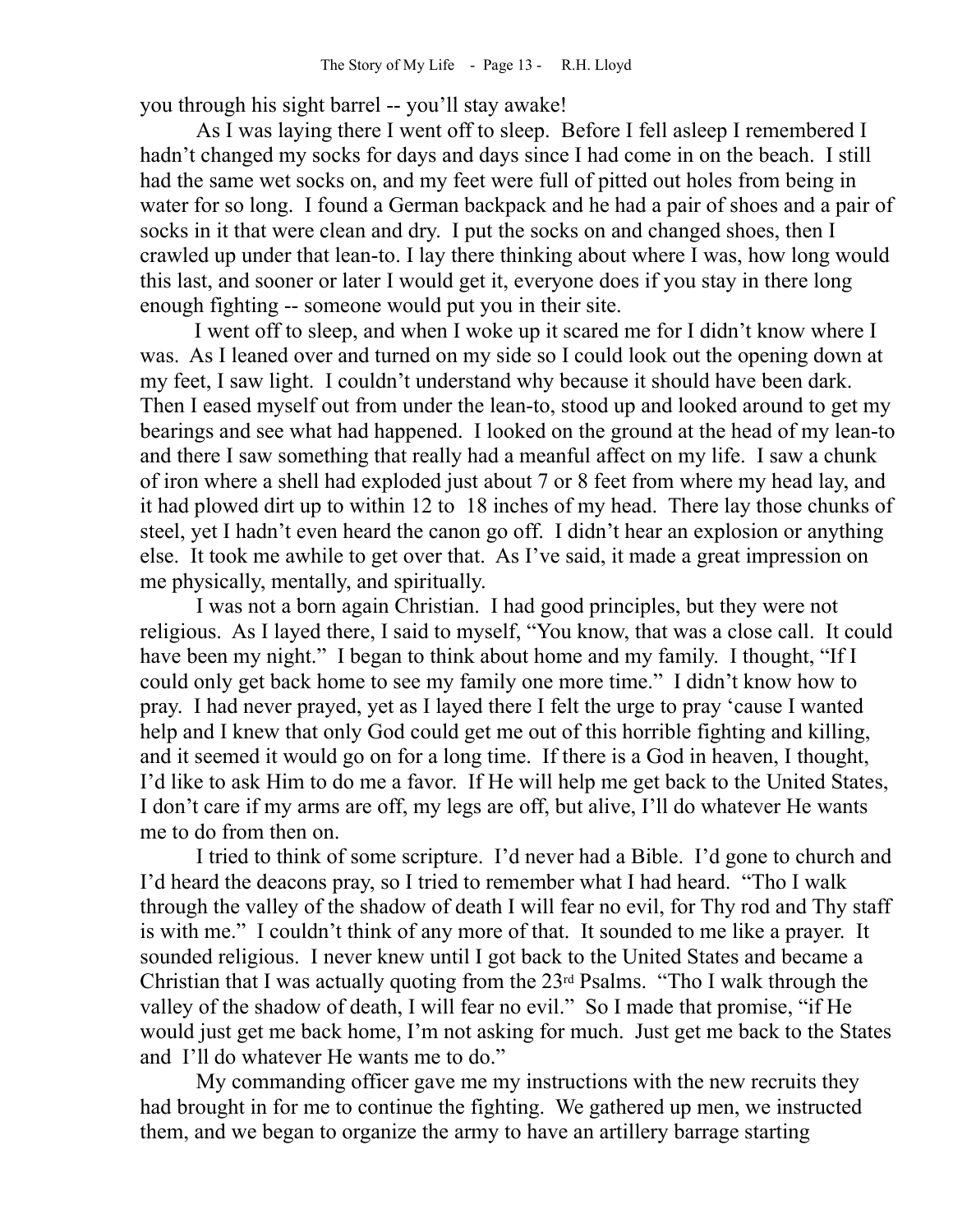tomorrow morning. The artillery shells would be shot over our heads toward the German's line. Our job was to have our men ready so when the artillery would start firing over our heads we were to advance toward the enemy line. As the shells would go over our heads and explode we were supposed to be running ahead to attack the Germans that were on the other side of the field. We were ready, as ready as we could be, because the next morning when we started our movement charging across the field, I found that the Germans had a fast machine gun. The firing from that would scare you just hearing the firing. Our machine guns were very slow, sounded like a "pop pop" gun. (Oh, by the way, we didn't get started with the artillery to help cover us to keep the enemy's head down, just didn't get started in time.)

 I told one of my new recruits to go to the left and follow a washout drain with a hedge on one side, check it out and we'll follow you. He looked at me and said, "If you want to go up that drain you go yourself". Well, I could have had him courtmartialed just for that. Some officer would have shot him for being a coward. I took off up through the ditch and my scouts and officers followed me. All of a sudden I was conscious that somebody was shooting at me because the dirt would pop out of the hedge near me. So I jumped over the hedge to get away from whoever was shooting at me. One of my men called out, "Sergeant, Sergeant, they shot my gun out of my hand. What am I going to do"? I yelled back, "Get you another one!" I was having my problems, too.

It was very fortunate for us that the Germans had withdrawn their men and were moving back from us, because when we got to the top of the ravine we found that the Germans had a machine gun set up right in the corner of the field and would have swept the ravine and would probably killed all of us. They had moved his machine gun to another place. When I got there and saw we couldn't go any further in that direction because of the deep ravine. We had to go somewhere, either left or right, and I decided to take my men to the right. First I wanted to check it out to see how safe it would be for the men. I took one of my scouts with me and crossed over the hedge. About half way I stopped and looked through the hedge, and believe it or not, I looked right down the barrel of that machine gun. He froze long enough for me to fall to the right. Then he opened the machine gun wide open. I was laying down on the ground back of the hedge. They finally hit me in the legs and left hip. I looked to see where my scout was and he was out in the field away from the hedge. He was kneeling down on both knees and had his arms around his head. I don't know what happened to him. I think I remember that he escaped because he played dead.

Once I got shot a German officer and his soldier came around the corner of the field to check to see who I was, what I was doing there, and whether I was alive or not. He had a machine pistol. When they came around and saw me laying there alive, I called out, "Comrade, Comrade, Comrade". That was the only German I learned. I had taken a course coming over on the troop transport. He motioned for me to "come, come." So I crawled after him because I couldn't use my legs. We were behind his lines quiet aways, so he had me crawling up back of his lines and in front of the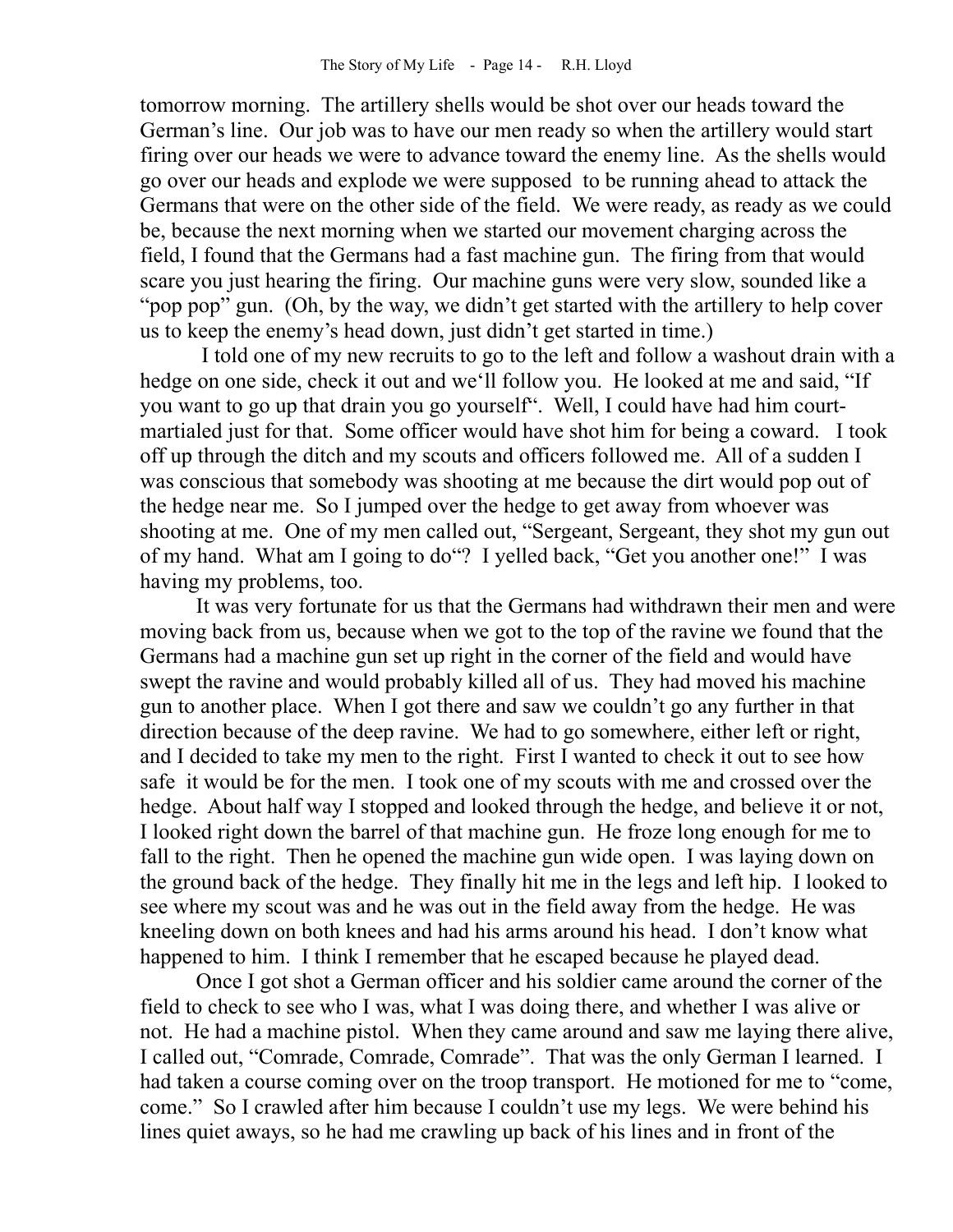American lines where we had started the charge.

I began to hurt and began calling for the medical aid. A German medical person came over and I pointed towards my legs and he checked and saw them. I said, "Medicine, medicine." Before we left that morning our artillery had fired and set up a barrage to cover us as we charged across the open field toward the Germans. They are supposed to be down in their hole while artillery is falling and that would protect us so we could be up above ground running.

It must not have been my day because I didn't have any water, I had no rations, in fact my canteen had a hand granade in each one of the pouches. I couldn't have lasted too long. I said to the medic again,"Medicine, medicine and pointed to my shirt pocket". He reached in and got out the sulphur pills, a new medication, they had given us before we went into combat. They told us if we got wounded don't you hesitate to take those pills because you could die from gangrene and all kinds of problems, so I wanted to get that medicine down. I had two half packages. I don't know why I had two half packages, but I did. Maybe I couldn't get more. He got them out and I tried to swallow them. They kinda got stuck in my throat because I didn't have any water. They had told us to take lots of fluid because the pills could damage your kidneys. Well, you can imagine what happened when I didn't have any water, hadn't had any water, and still didn't have any water.

 The German young man reached down and took my knife off my belt. (I had a hunting knife on my belt that I bought on the ship going over). They had told their soldiers that if you are ever captured by an American they'll cut your throat; they all have a knife to cut your throat.) We were told never to cut anyone's throat, but we had it as a safety factor if we needed it. The first thing I thought of was "he is taking my knife off to cut my throat." But he didn't. He took the knife to cut my boots and legions off.

Because our forces that were coming at us were making headway as far as the charge the Germans decided they would have to move back further. So now, what were they going to do with me laying there on the ground on my back? They left me laying there. They took their men and had them move back around the field and across the hedge and across the ravine that I had originally found.

I knew from experience that when the Germans move out of a spot they have had for awhile, they zero their weapons on that location for an artillery shell, at least morter.

I knew I couldn't lay there with artillery coming in on me. I looked around over my shoulder and I saw another shelter like I had the morning before. I immediately started to drag myself with my arms toward the shelter, finally I crawled up under it. I was laying in the shelter worried, not knowing whether I would survive this day or not, good chance I wouldn't. All of a sudden I heard what sounded like a horse running across the field by the shelter. All of a sudden a body landed at my feet. There it was. It was a German soldier with a white handkerchief around his head. He was wounded, but I would say not too serious, it was just his head. He was shocked to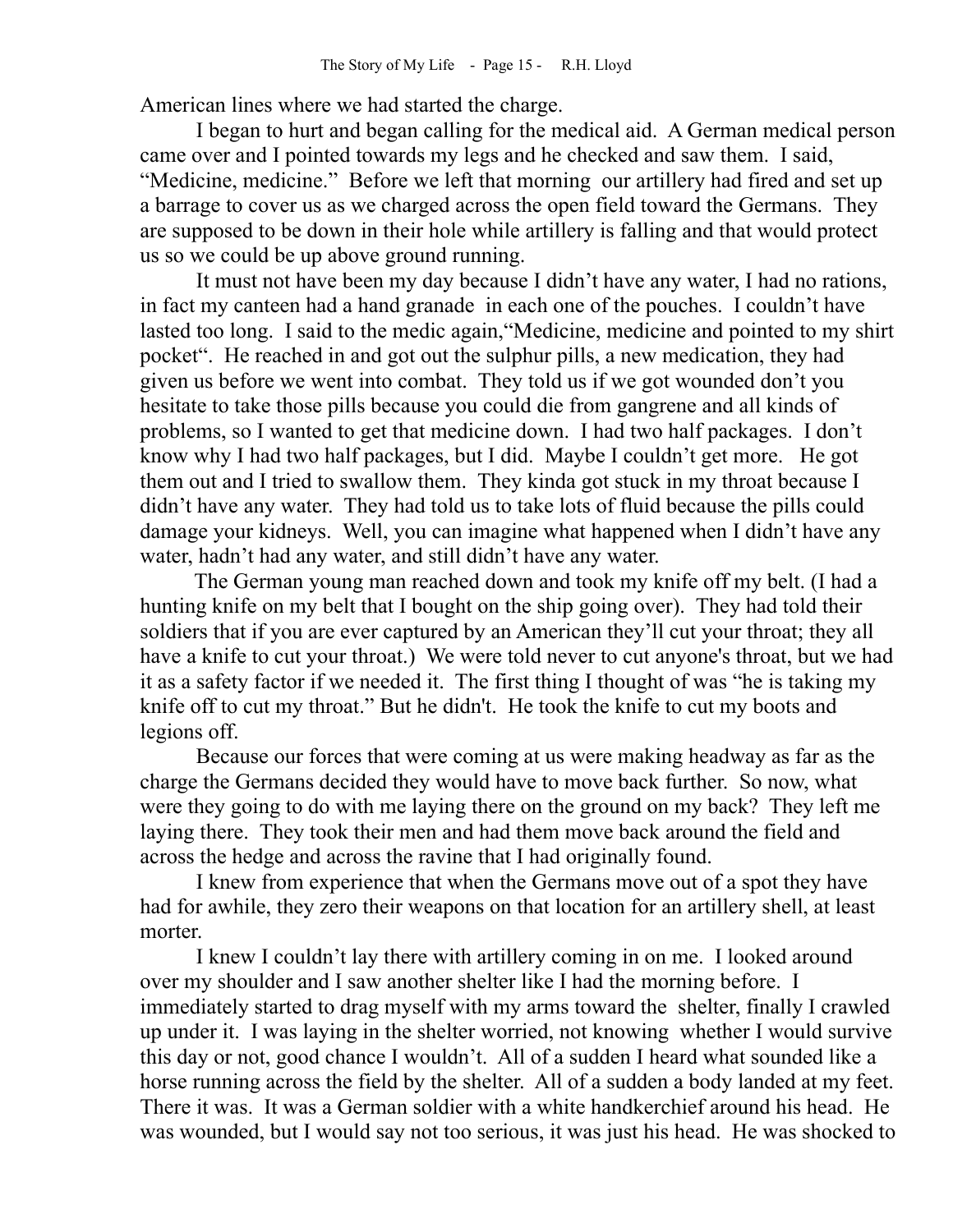see me under there and I was shocked to see him out there. I was needing some water. He just squatted there in the opening of the shelter. I said, "Water, water" and he gave me the signal, "No water, no water." I happened to look past him down the hedge. I saw a canteen a little ways down. Someone had left their canteen there. I pointed past him and I said, "Go get it, go get it, water," So he crawled down there and came back with the canteen. He offered me a drink. I said, "No, you drink first." He took a drink and just as he took a drink -- bang, bang, bang. Somebody shot him in the back. He lunged in on top of me. He died instantly because he was coughing up blood when he first landed on top of me. Remember my scout? I think he was the one that shot him because when they found me later on, he said to me, "I shot a fellow over here this morning". I said, "Well, you must have shot this German.

As I was laying there, I couldn't get out, and I couldn't get him off me. He must have weighed 200 pounds or more and there was nothing I could do. I was hurting, I was needing water, and I was needing medication. The rest of my company didn't know where I was or where any of my men were

unless they found out after I was wounded.

I heard some rustling noise in the hedge outside of my shelter. I saw a head peep through and I knew who it was. It was a Sergeant, a companion of mine in the same company. I called his name and said, "Come and get this dead German off of me ." You know a lot of times they pull surprises on you to get you out in the open so they could see you and shoot you. He couldn't believe it was me because he saw me that morning before I took my men out, and here I was calling his name. Finally they decided that I was real, a real American. I called his name then I told him who I was.

Finally he got a couple of medical scouts and sent them down to the edge of the hedge where I was as close as I could get. They jumped over the hedge, drug him off of me, drug me out and took me over the hedge where four soldiers carried me back for medical aid. As they started carrying me back they fired an artillery canon at us. When the solders that were carrying me on a stretcher saw the artillery coming in on them they jumped into a little ditch and then one of them said "Let him stay here, let's go. We gotta get out of here before we get killed." They started to get up and leave me. I grabbed two of them by the hair of the head and I hung onto their hair and they said, "pick him up, pick him up" so finally all four picked me up and carried me back. The last thing I remember was they put me across the body of the jeep that was rigged to carry injured men back to a field hospital tent. They did some minor surgery on me there and the next thing I remember was I hearing an airplane. I became alert and I saw a big airplane sitting in front of me in the field. It was a C-46 without any seats, and I looked up and there was a nurse standing in the door of the plane, and I just became conscious enough to realize the fact that I didn't have any clothes on. I was embarrassed. Of course, they don't pay any attention to that. I guess they covered me up when they saw I was embarrassed.

 Then they flew me over to Liverpool, England to a better hospital where they did further surgery. From there they shipped me back to the United States on a